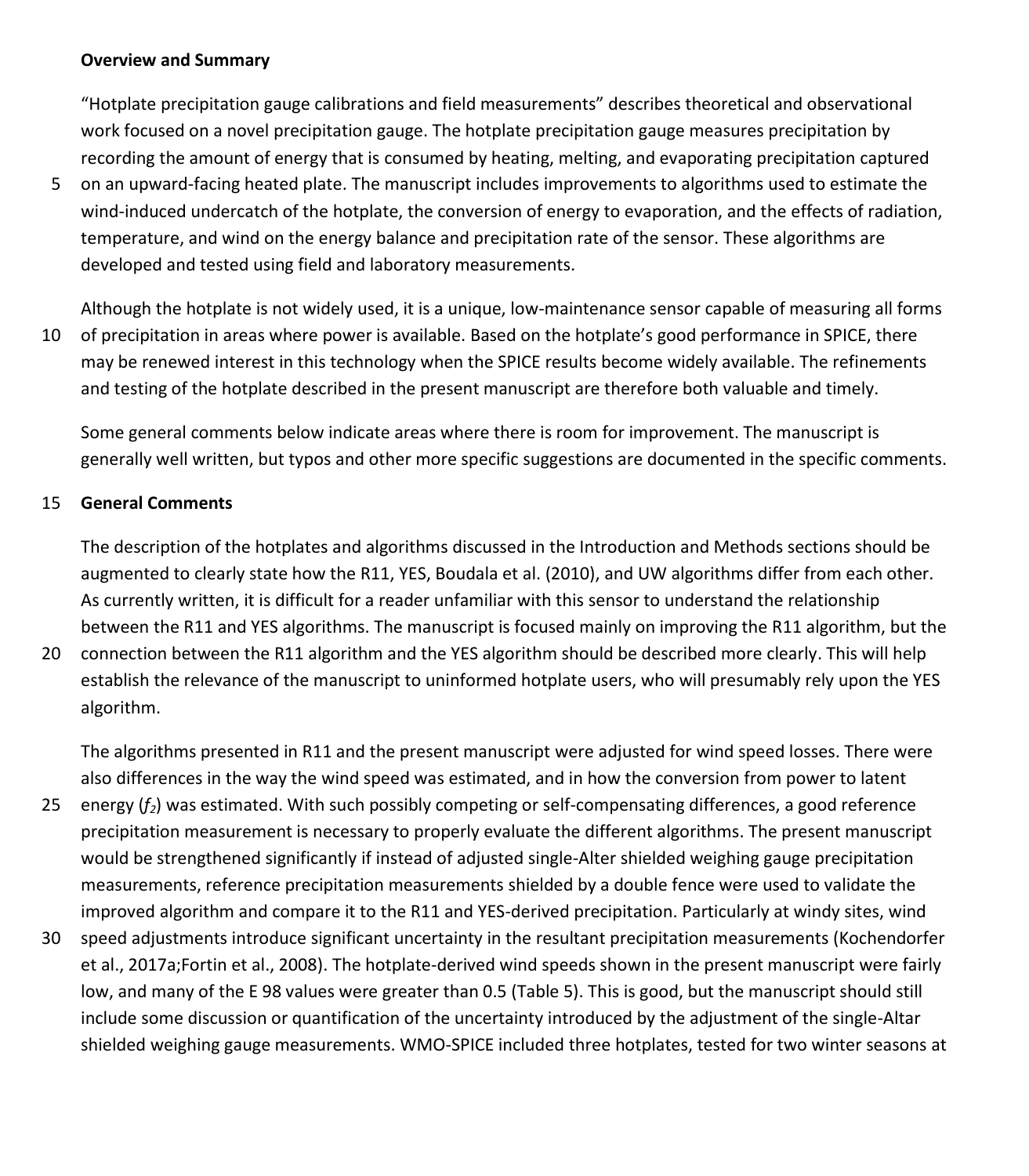three separate sites with Double Fence Automated Reference (DFAR) measurements. I will try to help the authors obtain these data if they are interested in expanding the scope of the manuscript. I haven't looked at all of the WMO-SPICE hotplate data, but at the US (Marshall) site at least, the SHP values appear to be available. Feel free to contact me directly to discuss this a[t john.kochendorfer@noaa.gov.](mailto:john.kochendorfer@noaa.gov)

5 Why were event totals used instead of higher frequency measurements? 30 or 60 minute rate/accumulation comparisons would provide many more points (or 'events') for evaluation, and would be accompanied with the added benefit of more stationary meteorological conditions and representative averages for wind speed, precipitation type, etc.

I didn't notice any mention of the hotplate power consumption. This should be added to the manuscript,

10 assuming that I did not overlook it. In the Introduction the advantages of the hotplate are carefully documented, but this significant limitation appears to be omitted.

How much testing of this sensor has been performed in rain? I would expect there to be a significant amount of splash out in heavy rain.

Ln 61. Did YES produce more than one type of hotplate during the history of this product? The version of the 15 hotplate firmware used should be included in the manuscript, if this relevant and available.

## **Specific Comments:**

Ln 33 – 37. Heated tipping buckets are also used to measure snowfall (eg. Buisán et al., 2017).

Ln 56. Reference Fig. 1, which includes the radiation sensors. Also specify that only downwelling/incoming radiation was measured (and used to estimate net radiation). Or alternatively specify that the radiation sensors 20 only faced upward, and upwelling/outgoing radiation was not measured.

Ln 71. Here and elsewhere in the manuscript, the term "latent" should be replaced with "latent energy" or "latent heat". Likewise "sensible" (Ln 70) should be replaced with "sensible heat" throughout the manuscript.

Ln 72. State explicitly that the effects of radiation on the energy balance of the bottom plate are assumed to be negligible.

25 Ln 74. Change "evaluate at Reynolds number" to "estimate a Reynolds number".

Figure 1. I had a hard time identifying the air temperature sensor. I initially assumed that an independent measurement was used. This is in part because I am accustomed to seeing air temperature measurements within larger fan-aspirated or louvered radiation shields, but it would help if the labels on the right side of Fig. 1 were more clearly associated with their appropriate component. Also add RH and pressure to the appropriate

30 labels.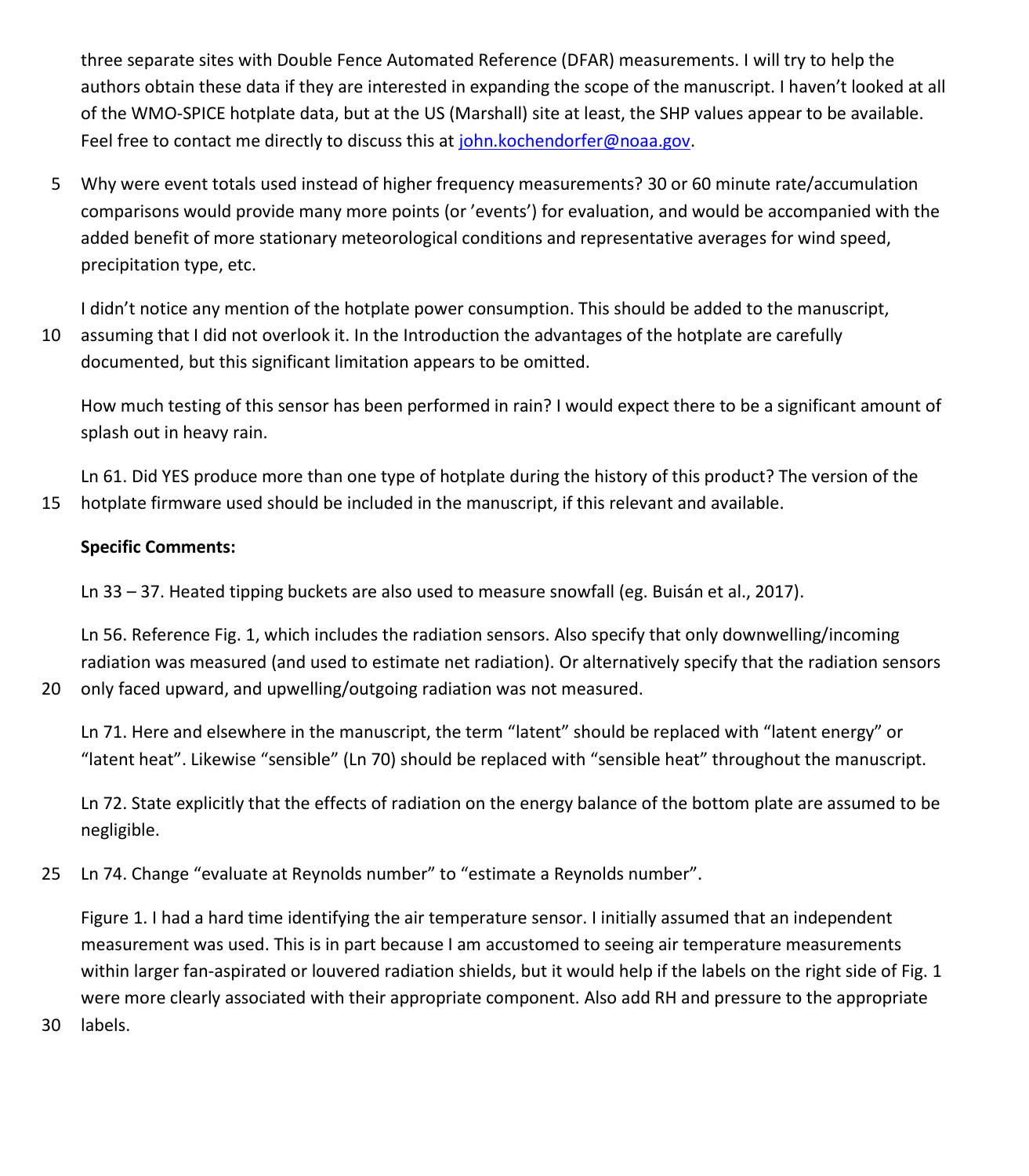Ln. 97 – 98. Please summarize the formulation of the R11 conversion factors. Explain how they were different.

Ln. 110. Specify "downwelling longwave and shortwave fluxes".

Ln. 116 - 119. Radiative output and input haven't been defined. Also it needs to be made clear that radiative energy budget terms are only for the top plate. The sensible power output term is for both plates? *T<sup>h</sup>* is

5 assumed equal for the top and bottom plate, even when precipitation is occurring? Has this been confirmed with actual measurements of the plate temperatures?

Ln. 133 – 134. "In the infrared… is the relevant property" is awkward as written.

Ln. 136. "The value we picked is…" is awkward as written.

Ln. 137. Specify that this is only for the top plate.

10 Ln. 141. "the hotplate's reflectance is the relevant property" is awkward as written.

Ln. 142. Specify that the shortwave flux was downwelling.

Ln. 164- 165. Add the word "accurate" and replace "whether the sensed hydrometeors are rain or snow" with, "precipitation type": Rewrite as, "rate is dependent on the *accurate* assessment of *precipitation type*."

Ln. 168. After "pressure" specify that these measurements were all recorded by the hotplate system.

15 Ln. 182. Please explain/explore why the calibration changed after servicing.

Ln. 188. Delete the word, "vertically" or rewrite. I understand what you are saying (after looking at Fig. 2), but is confusing because the plates are oriented horizontally.

Ln. 194 - 207. I worked it out eventually, but I found most of this section quite confusing. It should be made clear that this entire discussion is focused only on the top plate. It sounds like YES assumed that the source of

- 20 upwelling longwave radiation (the ground) was the same temperature as the air. This is not a good assumption, as the surface temperature of the earth often differs significantly from the air. It would be worth comparing the resultant downwelling infrared radiation with a measurement recorded using a normal pyrgeometer, from which the incoming longwave flux is typically calculated using the radiation measurement and the body temperature of the sensor. It also begs the question of why YES took this extra step. Was it because they were
- 25 interested in the net IR flux, or because the use the outgoing longwave flux in their assessment of the bottom plate energy balance? Also the "downward" in "net downward" (Ln. 194) should be deleted. Strictly speaking, "net downward" is an oxymoron. This may have contributed to my confusion. Because an upward facing pyrgeometer is not typically used to estimate net radiation without another downward facing pyrgeometer, I initially assumed that the "net" was incorrect, as opposed to the "downward".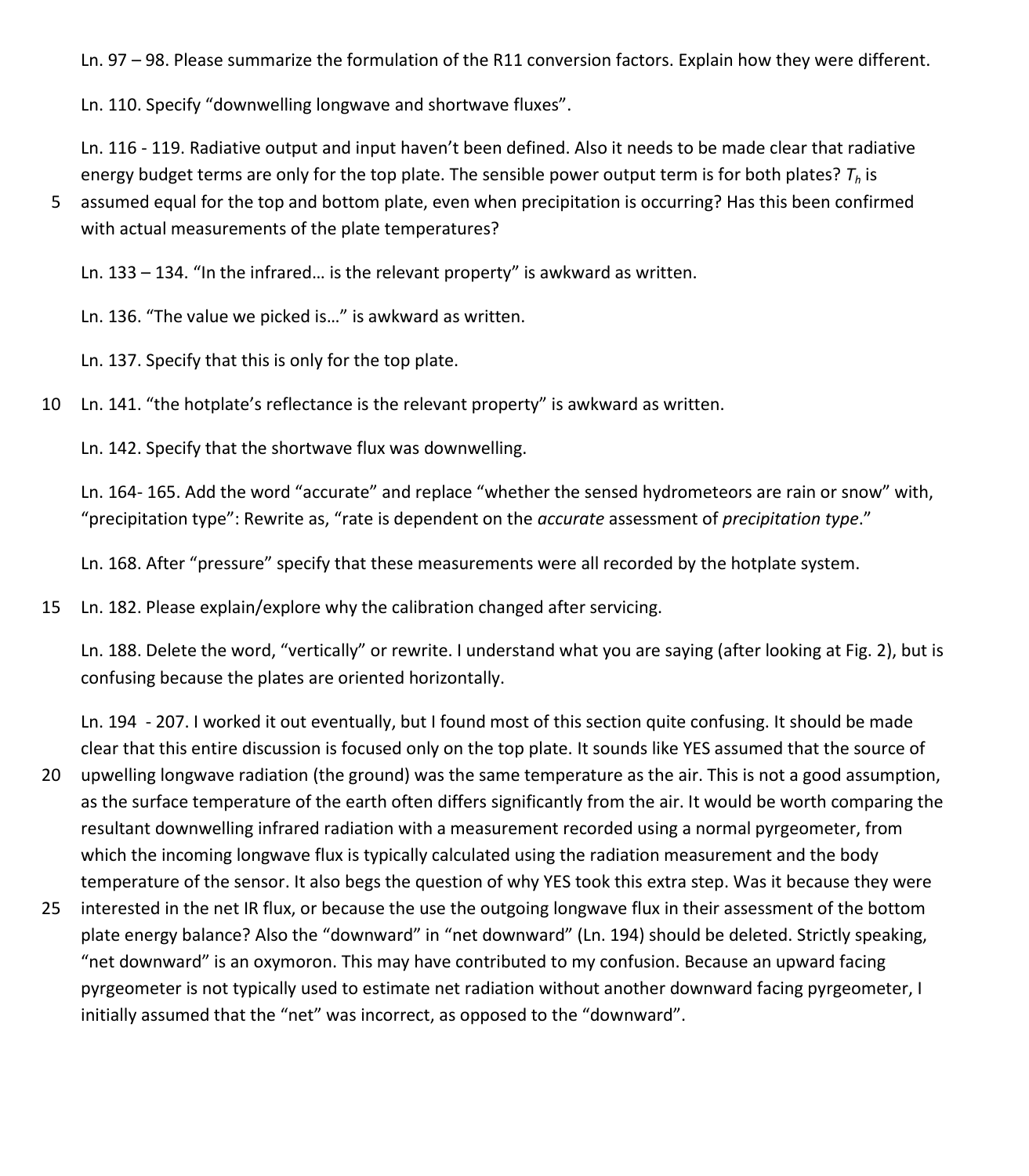Ln. 197. Add "net" – "Eq. 4 represents the *net* longwave radiant measurement…".

Ln. 207. Clarify that eq. 6 was only for use in the indoor experiment, where the temperature of the metal plate was estimated using the air temperature.

Ln. 212. Change the word, "settings" to something more appropriate like "variables".

5 Ln 214. Change the word, "with" to "using" or "from" – "IR<sub>d</sub> was calculated *using* Eq. 6".

Ln. 229. Rewrite as, "that relationship *was* applied…".

Ln. 230. Rewrite, "dimensionless representation of the sensible power output" - describe the Nusselt number more accurately.

Ln 251 – 252. Treating all precipitation above 0 °C as liquid is a little worrying. There are many examples of solid 10 precipitation occurring above 0 °C (and liquid precipitation occurring below 0 °C) (eg. Kochendorfer et al.,

2017b;Wolff et al., 2015). A third conversion factor for mixed (or ambiguous) precipitation would be more defensible. It could be some combination of 9a and 9b, or a transition between the two.

Ln 268 and 271. Is it realistic to assume that the hotplate temperature  $(T_h)$  is equal to 0 °C? Is the bottom plate also 0 °C when precipitation is occurring? I thought that the temperature of both plates was nominally 75 °C.

15 Ln 282. "This is accounting" is awkward as written.

Ln 286. "catch efficiency is accounting" is awkward as written.

Ln. 287. "accounts for the fact" is awkward as written.

Ln. 300. I understand that this is being done for the sake of comparison with R11, but it should be pointed out that there is no good reason to adjust the hotplate derived wind speed to another height. The manuscript

20 should note that it is preferable to apply a catch efficiency function using the wind speed at the sensor's location.

Ln. 336. Why were only the hangar data used? The temperature range used in the different warm-cold tests varies significantly. In some cases it is quite narrow, and in others quite warm. How important or realistic is this?

25 Ln. 328 – 338, and Table 3. The derived hotplate temperature is quite variable. There appears to be some crosscorrelation between gamma and the hotplate temperature (Table 3), with larger values of gamma associated with smaller hotplate temperatures. These values also appear to be correlated with the warm-cold temperatures of the indoor experiments they were derived from, which suggests that they may not be constant even for the same sensor. A comparison of measured hotplate temperatures (a small thermocouple or an IRT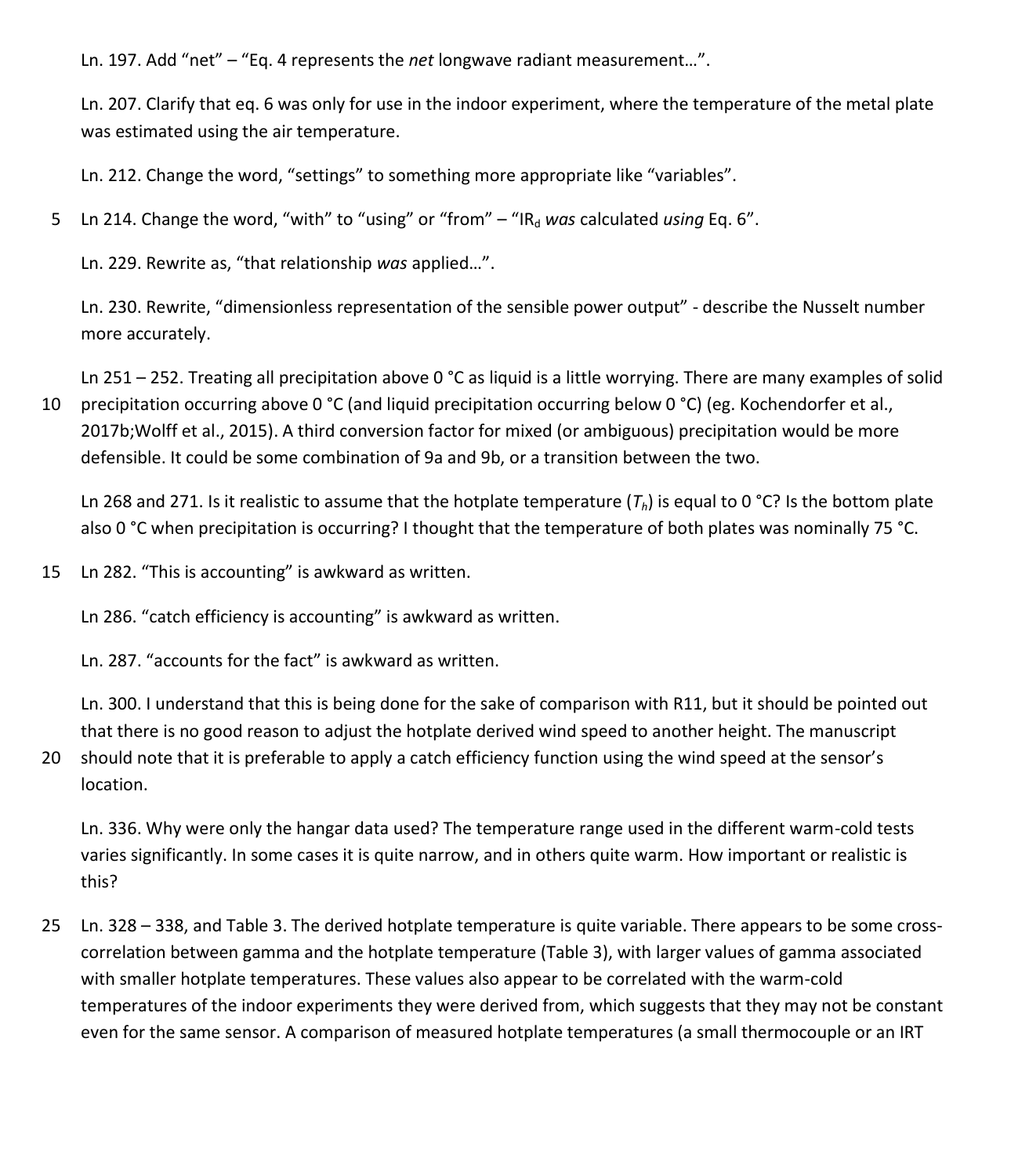could be used) and derived temperatures would help determine if the actual hotplate temperature varies as much as the derived temperature.

Ln. 361 – 362. This is awkward as written. Remove extraneous text. If there is no reason to question the fact that all of the water made it to the hotplate, there is no reason to bring it up.

5 Ln 371. UW is used to describe  $P_{U/W}$ , the UW algorithm, and the UW hotplate. A different designation/abbreviation should be used to differentiate between sensor and algorithm. For example, *PUW* could easily be mistaken for *P* from the UW hotplate, rather than *P* from the UW algorithm. One solution would be to rename the UW hotplate.

Ln 374 and Fig. 4. R11 should be included in the drip test, and added to Fig. 4 and Fig. 5. Or the omission should 10 be justified in the text.

Ln 382 – 384 and Fig. 4. Augment the figure with cross-hatching or something similar to better illustrate the 1 min averaging periods. Also clarify that these 1-min periods were used for the regressions in Fig. 5, assuming that is what was done.

Fig. 5 and Ln 385 – 390. More detail is needed on how these values were obtained (see above). Also why were 0

- 15  $\,$  mm hr<sup>-1</sup> precipitation periods excluded? An evaluation of the total accumulation should also be included. It is hard to tell from Fig. 4, but it seems possible that the 'overestimated' YES algorithm might be just as accurate as the UW algorithm after including the 0 precipitation periods and the period after the nondrip-to-drip transition. Also it isn't clear to me what role the minimum threshold plays here. In normal operations, I thought that a 0.2 mm hr<sup>-1</sup> threshold was used to differentiate between noise and precipitation, but Fig. 4 only seems to include a
- 20 Omm hr<sup>-1</sup> threshold (to remove negative precipitation), and it is only for the YES sensor. Both the UW and the R11 algorithms include a threshold if I recall correctly. In normal operations how would the zero precipitation periods be handled for both algorithms? If I recall correctly, the YES sensors in SPICE had very few falsepositives. The same methods recommended for normal field use should be employed in the evaluation, or at an explanation of why the thresholds weren't used should be added to the manuscript. The evaluation of the total
- 25 accumulation should be performed with the thresholds applied, although it could certainly also be performed without the thresholds to help demonstrate the potential effects of the threshold in normal field use.

Ln 404. Add an explanation of how events were defined. For example, more than x amount of precipitation, over x amount of time, beginning and ending with x minutes of zero precipitation... Also state whether the NOAH or the hotplate precipitation gauge was used to determine events.

30 Ln 414. Add "an" as follows: "and *an* upper-limit temperature…".

Ln 427 and 428. "*R<sup>e</sup>* extends smaller" and "there is an order of magnitude narrower *R<sup>e</sup>* range" are awkward as written.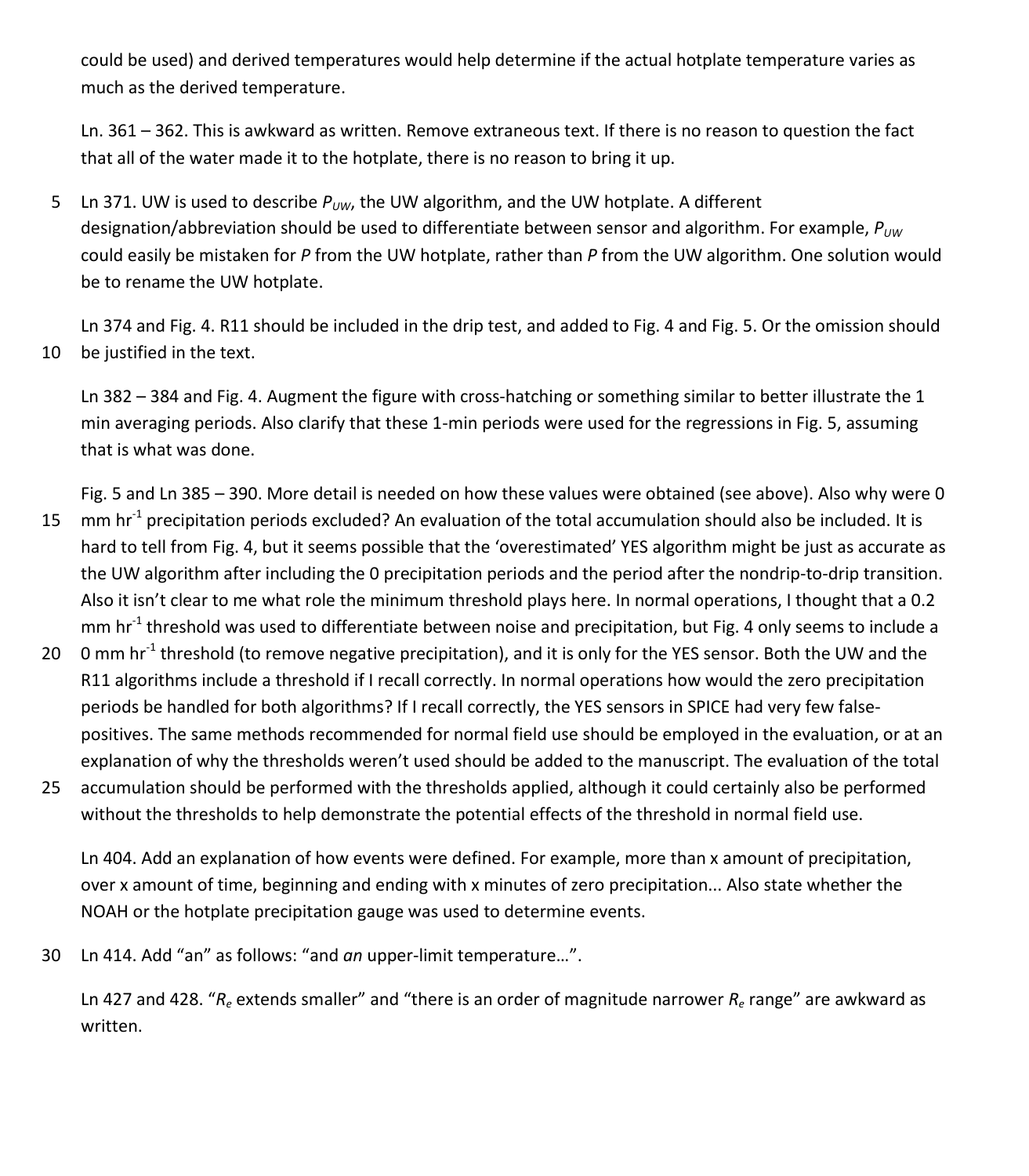Ln 441-442. Try to find a different term for "upwelling longwave". For many readers, the term "upwelling longwave radiation" already has a specific use that differs from the longwave radiation leaving the surface of the top hotplate. And throughout the manuscript the correct usage is "longwave radiation", not "longwave". The same rule applies to the use of "shortwave".

5 Ln 446. Rewrite as, "The first step in the calculation is *the* conversion of the latent *energy* term…".

Ln 447. Change "latent term" to "latent energy term" or "latent heat term".

Ln 448. One of the Methods Sections might be a more appropriate location than this Section, but a detailed explanation of this element-by-element vector multiplication should be added to the manuscript, including why it is necessary.

10 Ln 473 – 475. Explore the effects and uncertainty of the field-based calibration coefficients. How sensitive is precipitation to these? What happens if you swap them from site-to-site? Based only on their variability from site-to-site, there appears to be a significant amount of uncertainty in these terms. Calculate the effects of this uncertainty on precipitation.

Ln 483. "…ratios significantly smaller than unity" is awkward as written.

15 Ln 484. "…obtained when zeroing the shortwave term…" is awkward as written.

Ln 489. Add "the" to "values of *the* UW algorithm".

Ln 490. Change, "are detecting" to "detected".

Ln 498. Add "catch" to "event-averaged *catch* efficiency".

Ln 506. Change "*Es*" to "values of *E*" – *Es* could be mistaken as a separate term, rather than the plural form of *E*.

20 Ln 508. Delete "statistically" used at both the beginning and the end of this line.

Ln 521. Specify that the new radiation terms were only for the top plate.

Ln 524. Delete "have" in "we have used".

Ln. 565. Specify which component "Component of longwave flux" refers to. Based on Ln 118, it looks like it is the entire longwave flux, rather than a component.

25 Ln 596. Add *hp* (hotplate) to the list of subscripts.

Figure 3. Use consistent terminology. Change "New Algorithm" to "UW algorithm". Also in the caption explain that the Fig. 3b wind speeds were adjusted to account for the different heights.